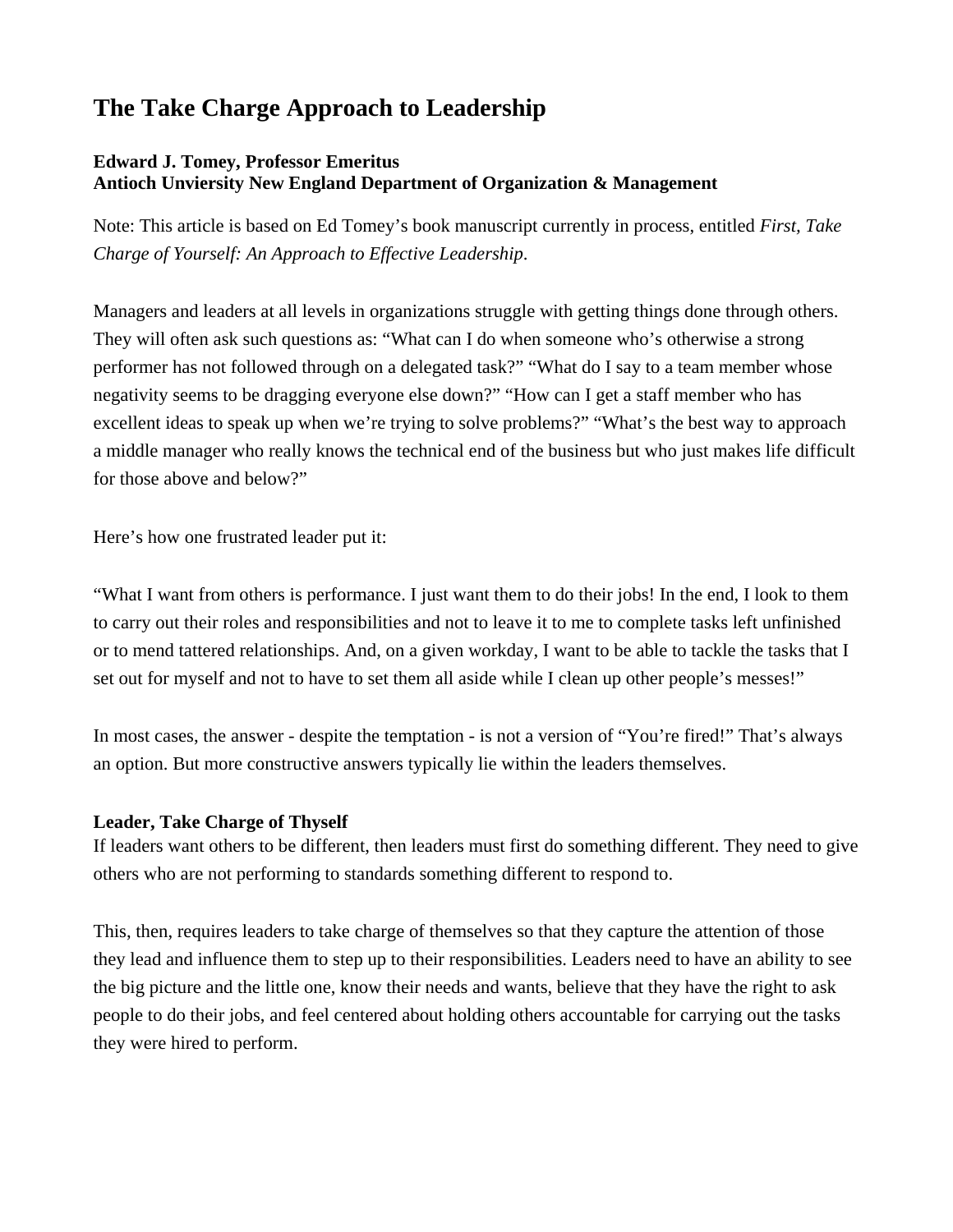In nearly 35 years of consulting to organizations and coaching their leaders, I've concluded that the most successful people in charge are those who:

- Are clear about what results they want from each interaction.
- Act and communicate in ways that are most likely to produce the desired outcomes.
- Avoid the "traps" leaders often set for themselves that prevent them from managing themselves and others effectively.
- Help others to behave similarly by training them to become problem solvers.

In other words, leaders in charge of themselves are thoughtful about the outcomes they seek. They have a vision of what success looks like for a problem that needs solving or for an interaction they need to have with a direct report. They very self-consciously make a plan for how they will influence a situation to bring the clear idea of what they want to fruition. They see themselves as instruments of change and finely tune themselves to communicate and behave in ways that will help them reach their goals.

This approach demands awareness of one's own abilities, commitment to self-improvement, willingness to risk, readiness to change, and belief in the principle that people want to be successful in their work and, therefore, through positive leadership influence, can improve their performance.

### **Start with a Vision of the Outcome You Seek**

As is the case with strategic planning, career development, or even planting a garden, if you start with a vision - one that captures the outcome you seek and is influenced by the values that you hold there's a greater chance you'll develop a successful strategy for achieving it. In working with the Take Charge concept, a vision can apply to a specific work problem you want to solve; to the kind of professional relationship you want to build with someone; to how you'd like someone else to behave; or, to how you, in your leadership role, want to behave in a given situation.

To get started, I recommend the [Take Charge Worksheet \(PDF 19K\)](http://www.antiochne.edu/om/Take_Charge_Worksheet1.pdf), a two-phase process that begins with asking yourself a series of questions. Your responses to these questions will lead you to a clear, succinct statement of what you want to see happen, or what you want someone else to do, or what change you want to influence, or how you want to carry out your role as a leader. This first phase is called "Thinking It Through" and is followed by a suggested format - called a "DESC Script" - to help you capture the words you want to use and are most likely to influence others to help you to bring your vision to reality.

#### **Say What's Already on Your Mind**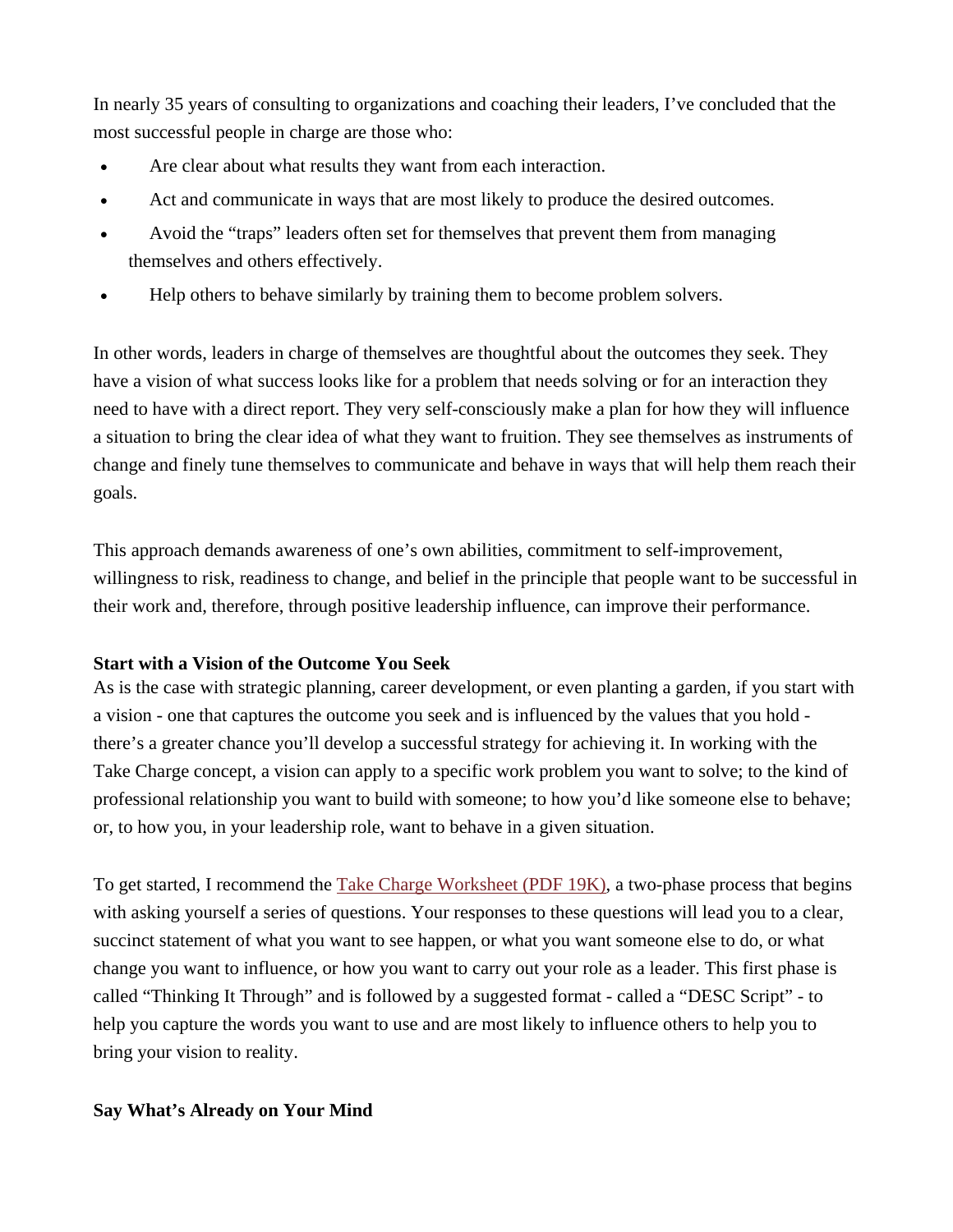Being a Take Charge leader requires an unusual amount of forthrightness in both thought and expression (although it need not be unsupportive or unfriendly).

Self-expression is the friend of the Take Charge leader. Once you have the vision of what you want to see happen, it's so much easier to find the words that will make the difference. Leaders I've worked with typically know what needs to be said, but don't realize it. For example, a leader might be thinking something like:

"It's not such a big deal. All I want is for Jim to show me that he takes this assignment seriously and to map out the steps he's going to follow to get it done and then just do it! If he runs into a glitch, I want him either to figure it or out let me know he's stuck. That will at least give me the chance to help him think it through and get unstuck. But instead he just goes into hiding, and I don't hear from him until it's almost too late."

With just a little bit of coaching and editing, this leader knows what she wants to say to Jim, and it won't be very different from what's already on her mind. Here's one possibility:

"Jim, what I want from you is not beyond your reach. We've already agreed on what the goal of this task is. What I'd like you to do is to take the next few hours and lay out the steps that you and members of your team will take to get there. Let me take a look at your plan before you start. I may or may not have any suggestions, and I will turn it around immediately. Then I want you to move ahead with whatever we agreed on. If you run into any problems, see if you can figure it out on your own or with the assistance of your colleagues. If you run into a stone wall, I want you to get back to me right away and give me the chance to consult with you on it. In any case, I want you to stick to the milestones we agree on for each task so that we're not late with it. Is this something I can count on you to do?"

In this example, the leader needs to ensure getting agreement and commitment and have some way of tracking the results. Once your confidence in a person begins to build, you can reduce the number of "check back with me" statements, but don't let go of the problem sooner than you should.

In all cases, you need to make sure you communicate in ways that are clear and convincing. This doesn't mean you need to be gruff and dictatorial. You can even be friendly and warm as long as you avoid obscuring your message. But it's important that you communicate and behave in ways that convince people to take you seriously.

## **Provide "Balanced Feedback"**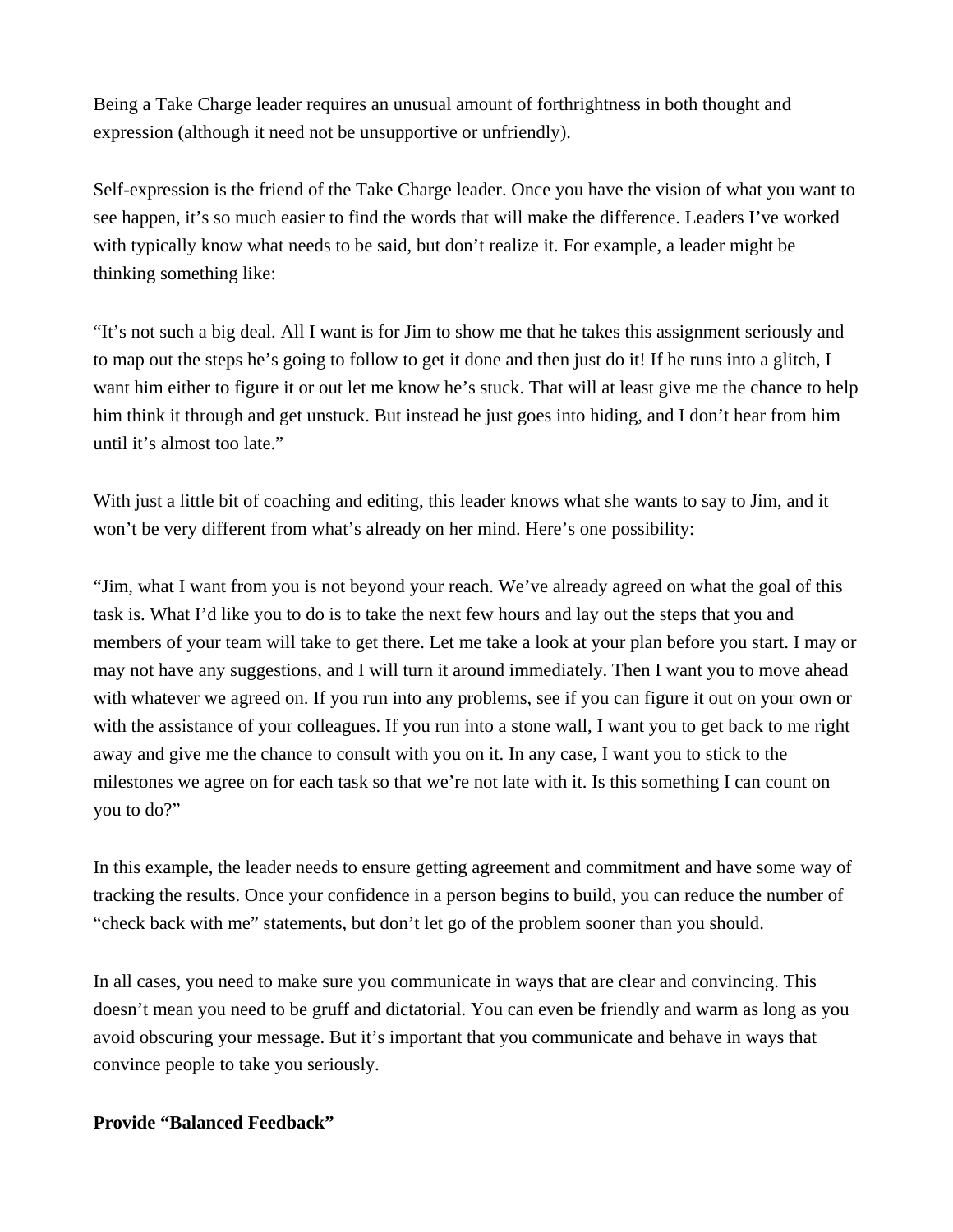People who report to an effective Take Charge leader know they'll be held accountable to deliver what's been implicitly or explicitly promised. They also know that the Take Charge leader will give them feedback regularly from a "balanced perspective." That is, when they perform well, they'll receive positive, appreciative, detailed feedback about what particularly went well and the impact of their actions on others or on the task that was achieved.

Likewise, when things don't go well, they know the Take Charge leader will tell them about what it was that didn't work and what corrective actions are expected.

Balanced feedback ensures that communications channels are open and lets people know that they'll hear from their leader on a regular basis. They will always know where they stand and will likely work to meet commitments so they can get more of the "good stuff" that all people like to hear.

Sounds challenging? Well, in a way it is because it asks you to give up some behaviors that you've adopted about managing others. Some of those things you may have to work on include:

- **Need to be liked** being direct with others and holding them accountable to their commitments are leadership behaviors that carry with them the possibility that people won't like you as much as when you let some things slide or when you picked up the unfinished pieces.
- **Poor confronting skills** holding others accountable in a firm but civil way is difficult for many leaders. It's easier somehow to do it yourself than it is to give it back and train them to do it right.
- **Fear of conflict** Insisting that people be responsible in a firm, direct way carries with it the possibility of conflict, and that always upsets you. Many people, in leadership roles would rather do - whatever - than to get into an argument with difficult people.
- Absence of a vision being clear about what you want from someone else whose job it is to meet that need takes forethought, clarity, and time. Shooting from the hip works every once in a while, and that's always a choice you can make, but you also must recognize that you're leaving the outcome up to the fates and not up to your leadership.

# **Watch Out for Leadership Traps!**

It's one thing to take charge of yourself...and it's another to *stay* in charge. The best intentions of Take Charge leaders can be defeated by the leaders themselves.

Numerous traps await you. Over the years, I've identified at least 20 traps that leaders can catch themselves in and not know it until they're already ensnared in them.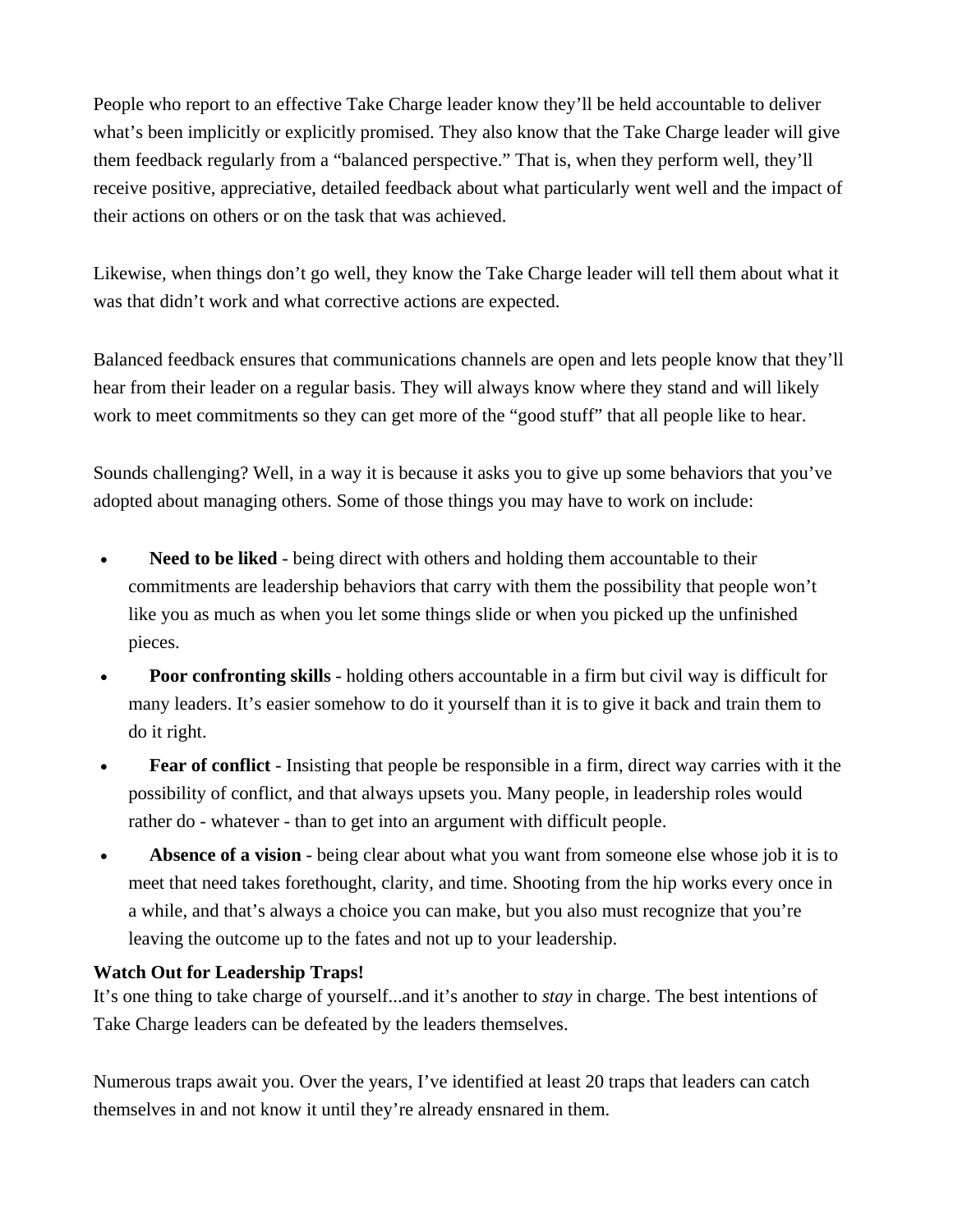Four of them deserve mention in this article because of the frequency with which leaders walk into them.

**Doing Trap** - Ever since you've been promoted to a managerial role, you somehow have been unable to let go of the tasks you used to do. Even when you delegate some of those tasks to others, you have a tendency to micromanage. At the first sign of a problem, you either take the task back to solve it yourself, or you allow your direct reports to somehow drop it back on your desk. (It's hard to find the time you need to run your team, unit, or organization when you're still doing the work you should be training others to do.)

**It's-Not-Bad-Enough-Yet Trap** - One of your direct reports isn't producing at the level or the quality you expect. You hesitate to intervene, thinking that she will see the problem and self-correct it. But it continues. Still you wait. Not yet bad enough to require your direct attention. Then, - you guessed it - it gets even worse. You're wondering if you should make your move. You can't quite decide if it's bad enough. Finally, it happens again and you declare - explosively - "That's it! I've had it! I've given you every chance. No more breaks!" Your direct report is surprised at your reaction. You've never said anything before now. (This kind of temper tantrum is not reflective of a leader who has worked hard to get it together. It pays to deal directly with a problem when you first see it.)

**It's-Too-Late Trap** - You made a decision yesterday, perhaps too hastily. Your people have gone into action based on that decision. You realize your error, but you hesitate changing your mind. Good leaders don't do that, you think. How would it look of you changed your mind now? Maybe after everyone has finished the task, you can spend some time redoing it so that it fits what you should have done in the first place. Perhaps you'll hide it from your staff so they won't feel bad. (It's seldom too late to change your mind in the face of clearer thinking or new evidence. It takes courage to admit a mistake, but it's also a mark of an authentic leader trying to do the best thing.)

**Hoping & Hinting Trap** - This a close relative of the "It's Not Bad Enough" trap. The leader again knows something is not right but wants to wait just a little longer to see if the problem won't straighten itself out (leading by hoping). Or, the leader tries to improve the situation with an indirect suggestion or inquiry, such as "I was wondering how that report is coming?" or, "Have you had a chance to contact that new marketing firm yet?" (leading by hinting). (Neither of these wimpish behaviors will likely help an errant direct report finally to see the light and start doing what he or she gets paid to do. Nor will they help a work team whose members display insufficient commitment to a common purpose.)

Visit the [10 Leadership Traps \(PDF 32K\)](http://www.antiochne.edu/om/10_Leadership_Traps.pdf) for advice on avoiding and escaping these and other traps.